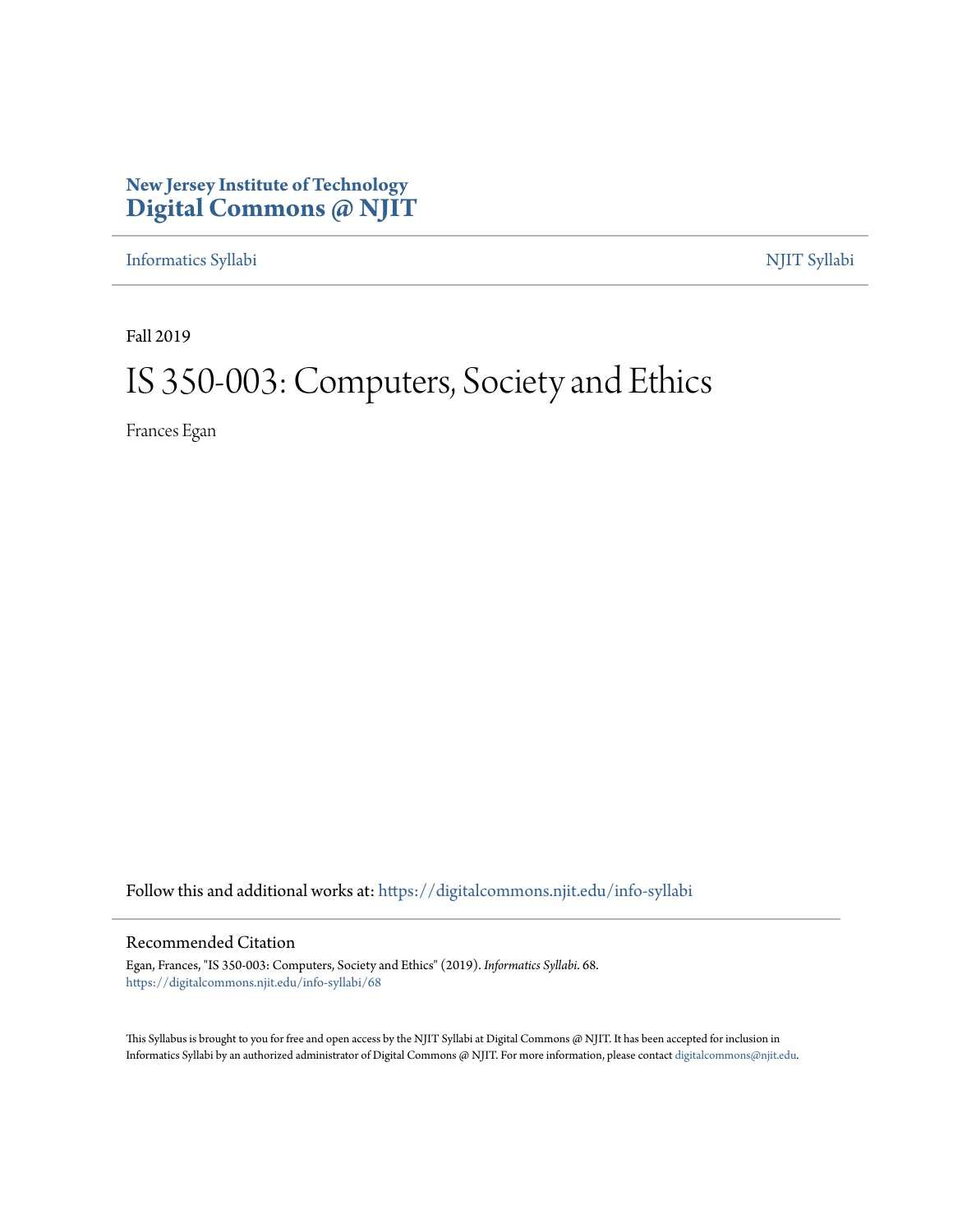



# **IS 350 - Computer, Society & Ethics**

# **Course Format**

We meet for discussion, lectures and other activities usually twice a week for day classes and once a week, (3 hours) for evening classes. You will engage in some other activities separately with team members. All are mandatory. You will be responsible for preparing for class, attending and participating in all classes, reading the textbook and all online materials, doing all assignments, and posting assignments on Moodle. If you must miss a class, email me in advance. You will be responsible for finding out what you missed.

## **Instructor**

Frances Egan Office: GITC 5100 973-596-3368

E-mail: fegan@njit.edu  *(include "IS350" and your class section in the email subject)* 

Office Hours*:*

Tuesdays and Thursdays by appointment

## **General Course Information**

## 1. **Prerequisites**:

As prerequisites, IS 350 requires an introductory course in computing, an introductory course in the social sciences, and HUM 101. This course is an upper-level course designed for juniors and seniors.

## 2. **Course Goals**:

Upon the completion of this course you should be able to:

- a. Explain beneficial and detrimental ways in which computing affects people, including the primary and secondary effects, and intended and unintended consequences.
- b. Utilize theories of ethical decision-making and professional codes of ethics to analyze difficult situations with computing aspects.
- c. Find and critically evaluate relevant literature pertaining to a situation of concern.
- d. Communicate about difficult issues in the computing sciences.

*This is an ambitious set of goals, which meets several of the requirements for an ABET accredited degree in the Computing Sciences.* 

3. **Time Required –** This course requires a significant amount of work to help you achieve these goals. On average, you need to set aside up to 9 hours a week for this course, including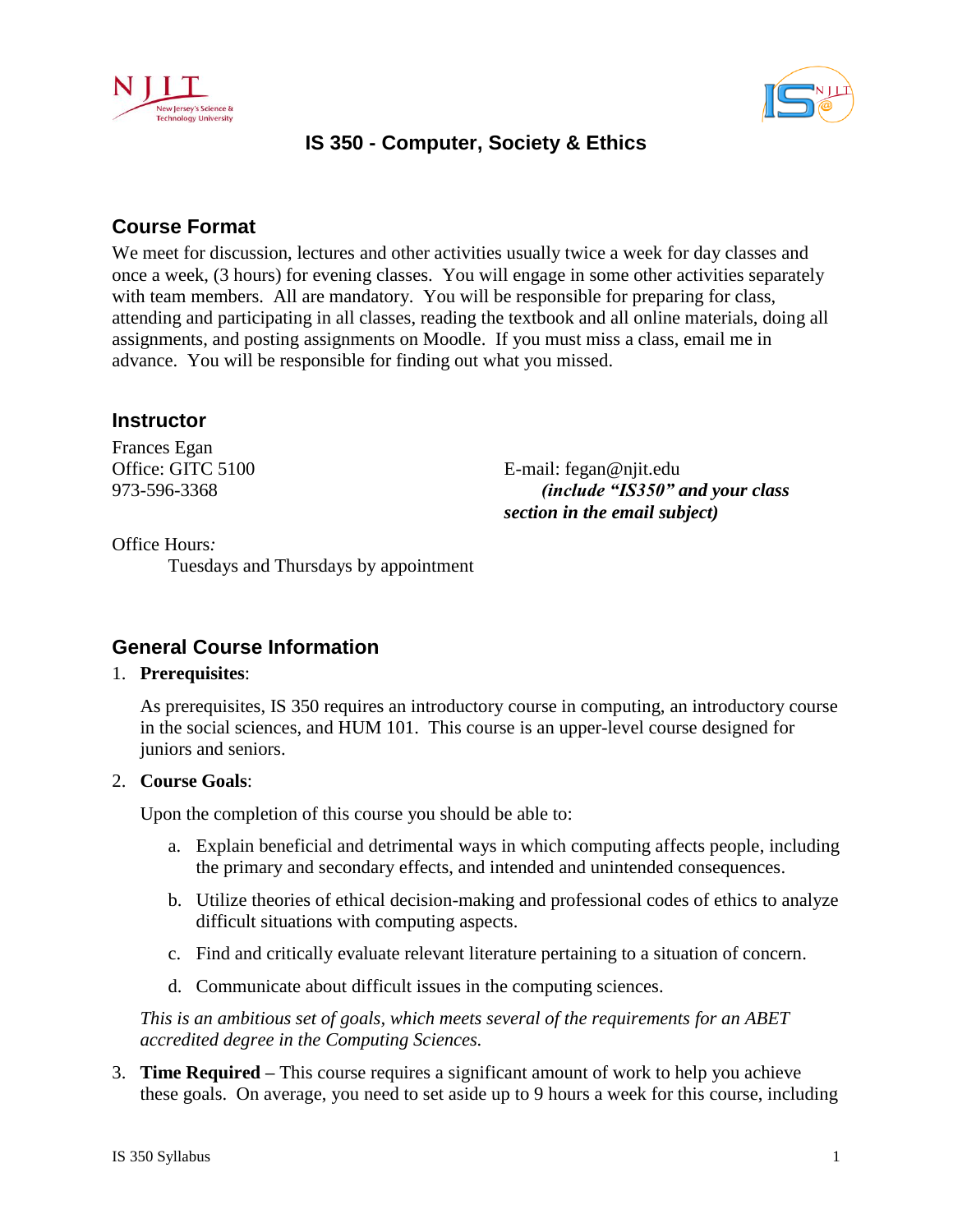discussion, lecture, other classroom and online activities, reading, studying the materials, homework and team activities. (This is even more compressed during the summer sections.)

- 4. **Readings & Online Materials –**Readings and other online materials supplement the lecture slides and the textbook.
- 5. **Moodle** Course materials and other information are on Moodle [\(moodle.njit.edu\)](http://moodle.njit.edu/).

## **6. Assignments /Course Work**

- a. **Ethics Case Analysis, Assignment 1** The only way to truly understand ethics is to apply the theories to real-world situations. Individuals will be responsible for reading and analyzing an ethical case scenario.
- b. **Library Assignment** Advice from an NJIT Librarian. (NOT DURING Summer)
- c. **Weekly Short Quiz** We'll hold substantial discussion of the week's topics in class. To ensure you are prepared and have read the material, there is a quiz before the first class meeting of the week on the week's readings. You are allowed one retake before the deadline and the retake may have different questions.
- d. **Debate** As part of a team you will persuasively argue about an ethical dilemma concerning technology in a debate format.
- e. **Current Events Presentation** This is an individual assignment that focuses on an interesting and timely topic showing the impact of technology on society. Each person will present **their APPROVED topic** in class during the term.
- f. **Participation**. IS 350 is a discussion-based course, where students especially learn by participating in class discussions and other activities.
- g. **Surveys**. Some sections will include extra-credit surveys.
- 7. **Community Service Internship** (*optional – NOT During Summer*) NJIT Career Services can provide you the opportunity to work with a Newark-area non-profit organization using your skills to help that organization achieve its goals. This is a great experience, great service, can open doors for you, and looks great on your resume!

## **Required Textbook, Readings & Materials**

## Textbook (various options)

Michael J. Quinn, Ethics for the Information Age,  $7<sup>th</sup>$  edition (2017). *- printed, rental and online versions are available through the NJIT bookstore*

Alternative online version through VitalSource

(If you have a hard copy of the sixth edition, it may be "mostly good enough", but your weekly quizzes will mostly come from the  $7<sup>th</sup>$  edition and it has some new material.)

## Readings & Materials

All required journal articles will be linked to the course in Moodle and/or be available through the NJIT digital library.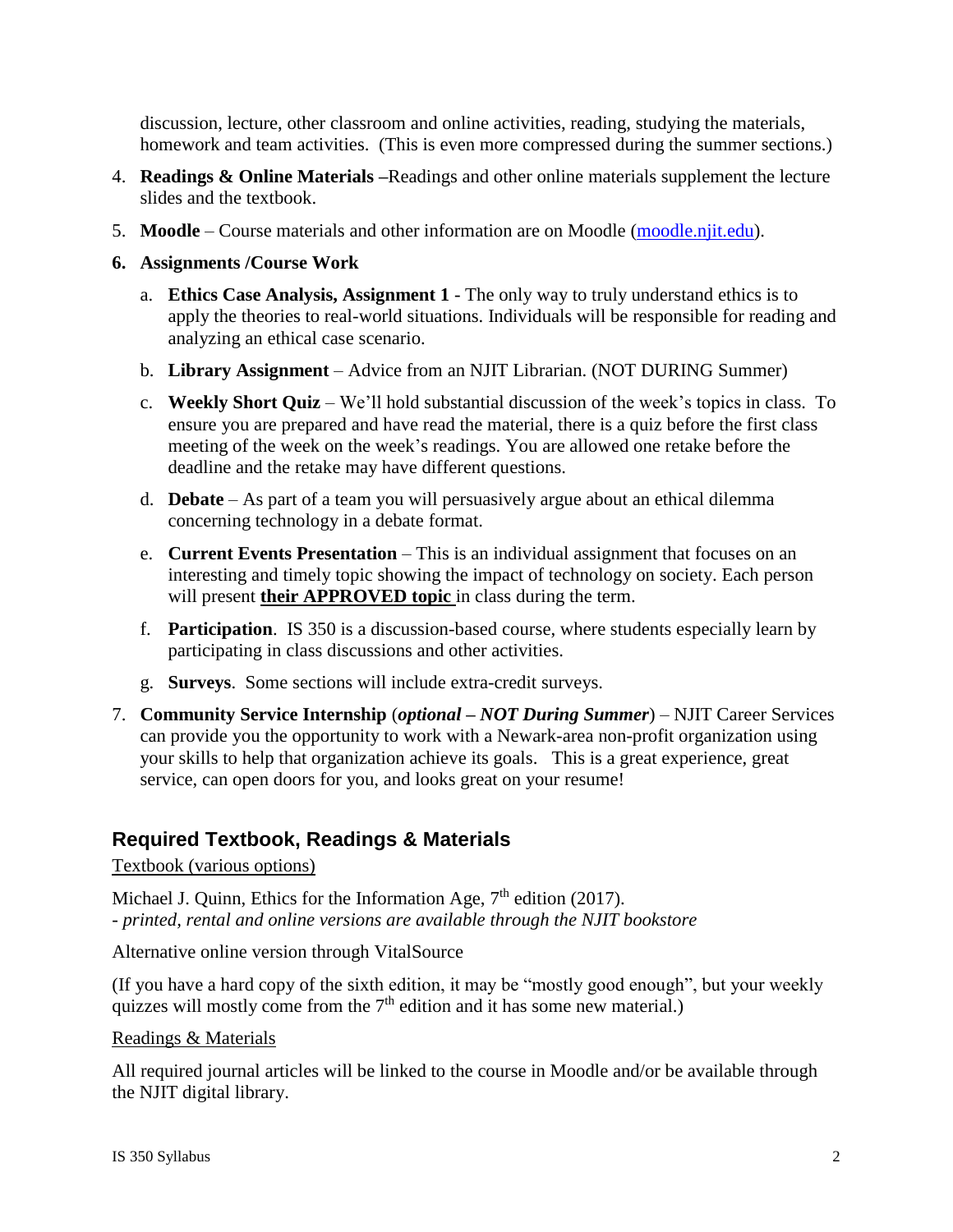Note: From time to time I may assign additional readings and other materials.

## Words of Wisdom

*Do not get behind in reading the text and articles! You will regret it!*

# **Suggestions, Questions, Problems and Falling Behind**

If you have any problems or feel like you are falling behind, please contact me as soon as possible. It is your responsibility to recognize problems as early as possible, so we can work together to keep you progressing. Feel free to email me or make an appointment to visit during office hours if your comment is more private.

I welcome suggestions and questions. I encourage you to post these in the Moodle "Questions and Interesting Links" forum, so we can all share in the discussion.

## **Grading and other Requirements:**

**"A" breakers –** You must do 3 things to be *eligible* for an A.

- 1. Post all assignments **on time**. No Late assignments will be accepted.
- 2. Participate in classroom and online discussions.
- 3. Attend all sessions or email me ahead of time if you will be late or cannot attend class.
	- a. Attendance will be taken at the beginning of class.
	- b. If you have four (4) unexcused absences you will lose one Letter Grade
	- c. If you have six (6) unexcused absences you will be given an "F" for the course

If you will miss any assignment deadline or session, email me in advance. Otherwise you will be disqualified from an A. (Emailing me does not necessary earn back the A, but is a required courtesy.)

The percentages for all course work are as follows. These are subject to adjustment.

| <b>Deliverables</b>                            | Percentage |
|------------------------------------------------|------------|
| <b>Assignment: Library Assignment</b>          | 5%         |
| <b>Assignment 1: Ethical Case Analysis</b>     | 5%         |
| Assignment: Debate (group)                     | 15%        |
| <b>Assignment: Current Events Presentation</b> | 10%        |
| <b>Assignment: Current Events Slides</b>       | 5%         |
| Turkle Assignment                              | 5%         |
| <b>Weekly Quizzes</b>                          | 15%        |
| Midterm Report                                 | 20%        |
| <b>Final Report</b>                            | 20%        |